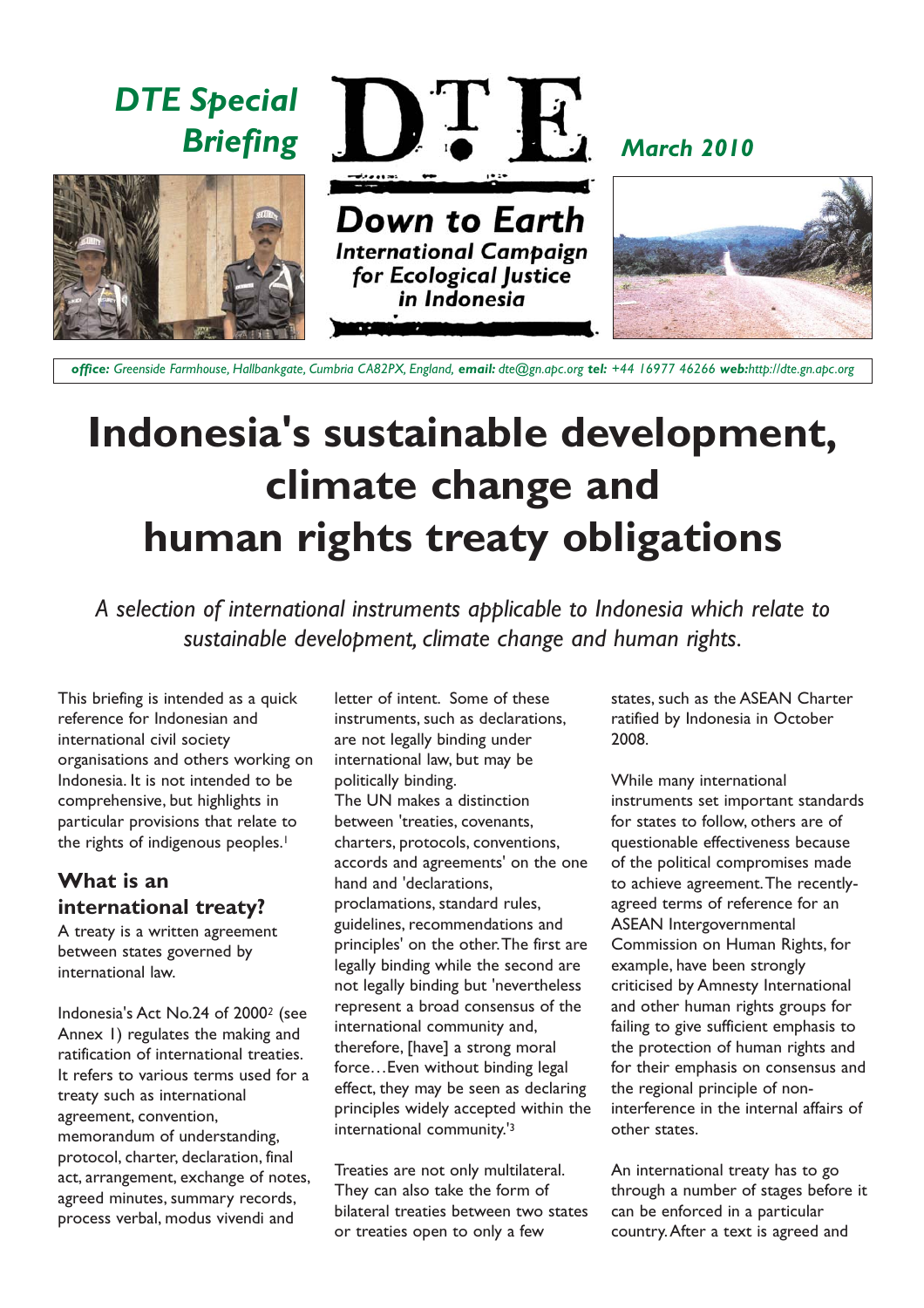adopted, the instrument is opened for signature and normally enters into force after a sufficient number of States have signed or ratified it. The instrument becomes enforceable in a particular country after it has been ratified or adopted by the necessary authority in that country. Indonesia's Act No.24 of 2000 on International Treaties regulates the making and ratification of treaties. It provides that certain treaties (such as those relating to national security, human rights and the environment) have to be ratified by an Act of Parliament while others can be ratified by Presidential Decree.

#### **Enforcement mechanisms**

As with a contract, all States that sign a treaty consent to be bound by its provisions. Disputes arising from a State's failure to live up to its obligations under a treaty can be settled by negotiations between the parties, by mechanisms established by the treaty itself, or by referring the dispute to the International Court of Justice in The Hague.

The International Court option applies only to States that have accepted the jurisdiction of the Court; Indonesia has not done so in general, but could choose at any time to submit to the Court's jurisdiction in relation to any specific dispute.

State compliance with the main international human rights instruments is monitored by UNbased supervisory committees, such as the Human Rights Committee and Committee Against Torture. An Optional Protocol to the International Covenant on Civil and Political Rights establishes a mechanism for complaints by individual victims of abuse, but Indonesia has not yet ratified the Protocol. Neither has it ratified the Optional Protocol to the Convention Against Torture that establishes an international inspection system for places of detention.

#### **Notes**

1. Laws cited here are not always sourced from official translations of the original documents. Earlier compilations of international instruments are available from: (i) a1999 Walhi and Atmajaya University book on Environmental International Environmental Conventions; (ii) a 2003, stakeholders workshop on multilateral agreements related to biodiversity conservation (forestry sector) run by Indonesia's foresty ministry in cooperation with UNESCO,TNC and Birdlife Indonesia

http://www.unesco.or.id/images/pub/p ublications/71\_cd\_publi\_proceedingstakeholdersforestry.pdf; and (iii) a 2004 Indonesian language infosheet on the Convention on Biodiversity (CBD) published by the Indonesian organisation, Konphalindo

- 2. Act No.24/2000 implements Article 11 of the Constitution, which replaced the old regulation, Presidential Letter No.2826/HK/1960.
- 3. UN Guide for Indigenous Peoples, Leaflet No 2, p. 2 at: http://www2.ohchr.org/english/issues/ indigenous/guide.htm

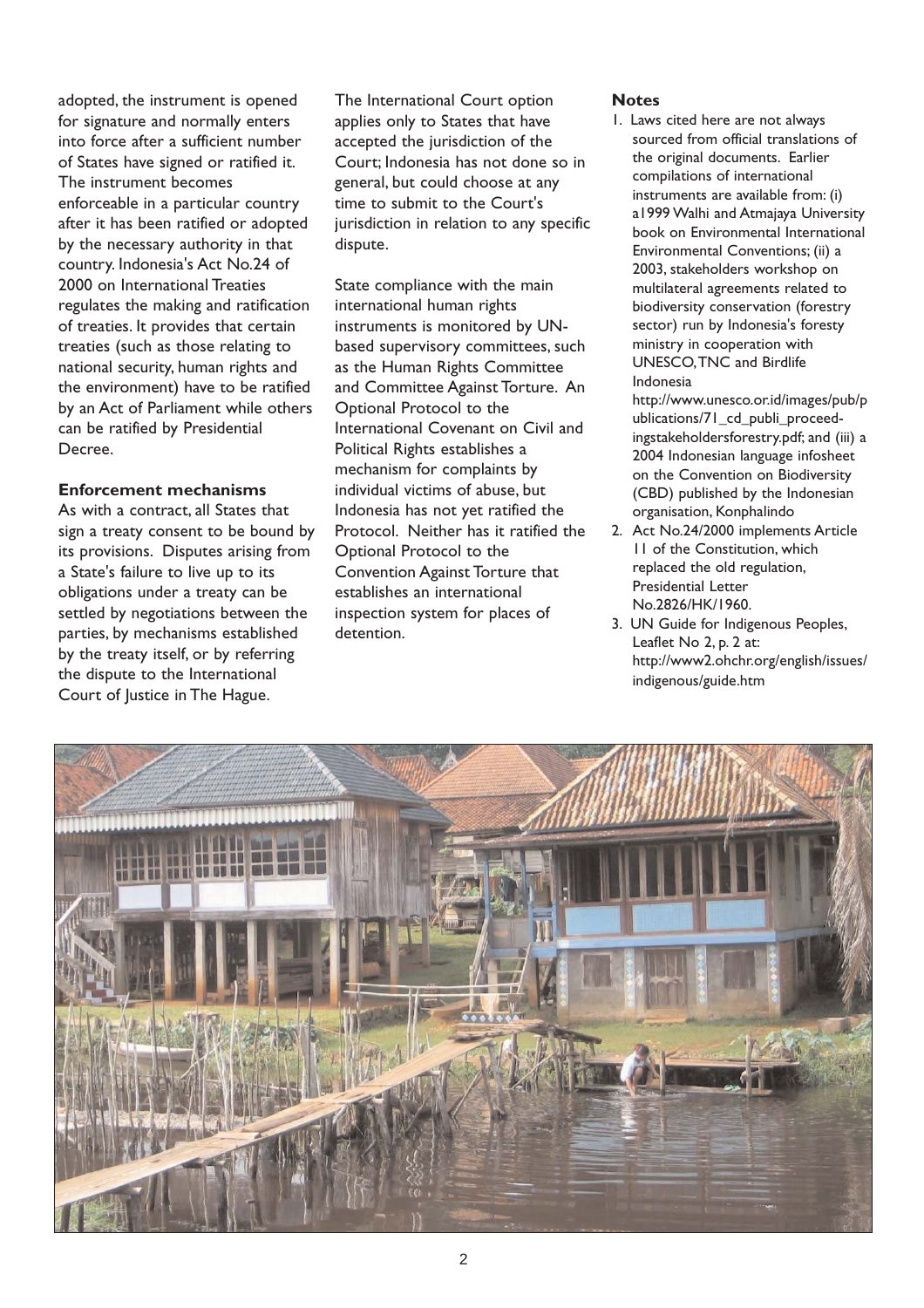# **International Instruments on Sustainable Development and Climate Change**

The United Nations Environment Programme, UNEP, has produced a comprehensive manual on Multilateral Environmental Agreements (MEAs), which can be used as an additional reference.<sup>1</sup>

| <b>International Instruments</b>                                                                                                                                 | <b>Indonesia's Laws</b>                                                                                                                        | <b>Notes</b>                                                                                                                                                                                                                                                                                                                                                                                                                                                                                                                                                                                                                                                                                                                                                                                                                          |
|------------------------------------------------------------------------------------------------------------------------------------------------------------------|------------------------------------------------------------------------------------------------------------------------------------------------|---------------------------------------------------------------------------------------------------------------------------------------------------------------------------------------------------------------------------------------------------------------------------------------------------------------------------------------------------------------------------------------------------------------------------------------------------------------------------------------------------------------------------------------------------------------------------------------------------------------------------------------------------------------------------------------------------------------------------------------------------------------------------------------------------------------------------------------|
| Convention on Biological<br><b>Diversity (CBD)</b><br>Entered into force:<br>29 December 1993<br>Ratified by Indonesia<br>23 August 1994<br>http://www.cbd.int   | Act No 5 of 1994 on the<br>ratification of United<br>Nations Convention on<br><b>Biological Diversity, I</b><br>August 1994                    | The CBD, also known as the Biodiversity<br>Convention, is one of the most important<br>international treaties on sustainable development.<br>It was adopted and opened for signature at the 1992<br>Earth Summit in Rio de Janeiro. The term 'sustainable<br>development' was first coined at this summit.<br>CBD articles $8(j)$ , $10(c)$ 17 and 18.4 are seen as<br>particularly important to indigenous peoples (see Annex<br>2)<br>A country profile of Indonesia is provided on the CBD<br>website at http://www.cbd.int/countries/?country=id<br>State parties are required to submit regular reports on<br>steps taken to implement the Convention. As of July<br>2009 Indonesia had not submitted its Fourth Report due<br>on 30 March 2009. Its Third Report is available on the<br>country profile page of the CBD website |
| Cartagena Protocol on<br>Biosafety to the Convention<br>on Biological Diversity<br>Ratified by Indonesia 3<br><b>March 2005</b><br>http://www.cbd.int/biosafety/ | Act No 21 of 2004 on the<br>ratification of Cartagena<br>Protocol on Biosafety to the<br>Convention on Biological<br>Diversity, 16 August 2004 | The Cartagena Protocol seeks to protect biological<br>diversity from the potential risks posed by 'living<br>modified organisms' resulting from modern<br>biotechnology.<br>Indonesia ratified the Cartagena Protocol without<br>reservation. However, Government Regulation Number<br>21 of 2005 on Biosafety of Genetically-Modified<br>Products makes no reference to the Cartagena<br>Protocol's socio-economic considerations, such as<br>article 23 on public awareness and participation.                                                                                                                                                                                                                                                                                                                                      |
| <b>Ramsar Convention on</b><br>Wetlands<br>Ratified by Indonesia, 8<br>August 1992<br>http://www.ramsar.org/                                                     | Presidential Decree No 48<br>of 1991 on the ratification of<br>Ramsar Convention, 19<br>October 1991                                           | The Ramsar Convention is a framework for<br>national action and international cooperation on<br>the conservation and wise use of wetlands and<br>their resources.<br>Indonesia has three designated wetlands sites at Berbak<br>in Jambi; Danau Sentarum in West Kalimantan; and<br>Wasur National Park in Papua.                                                                                                                                                                                                                                                                                                                                                                                                                                                                                                                     |

<sup>&</sup>lt;sup>1</sup> Available at http://www.unep.org/DEC/docs/Guide%20for%20Negotiators%20of%20MEAs.pdf

 $\overline{a}$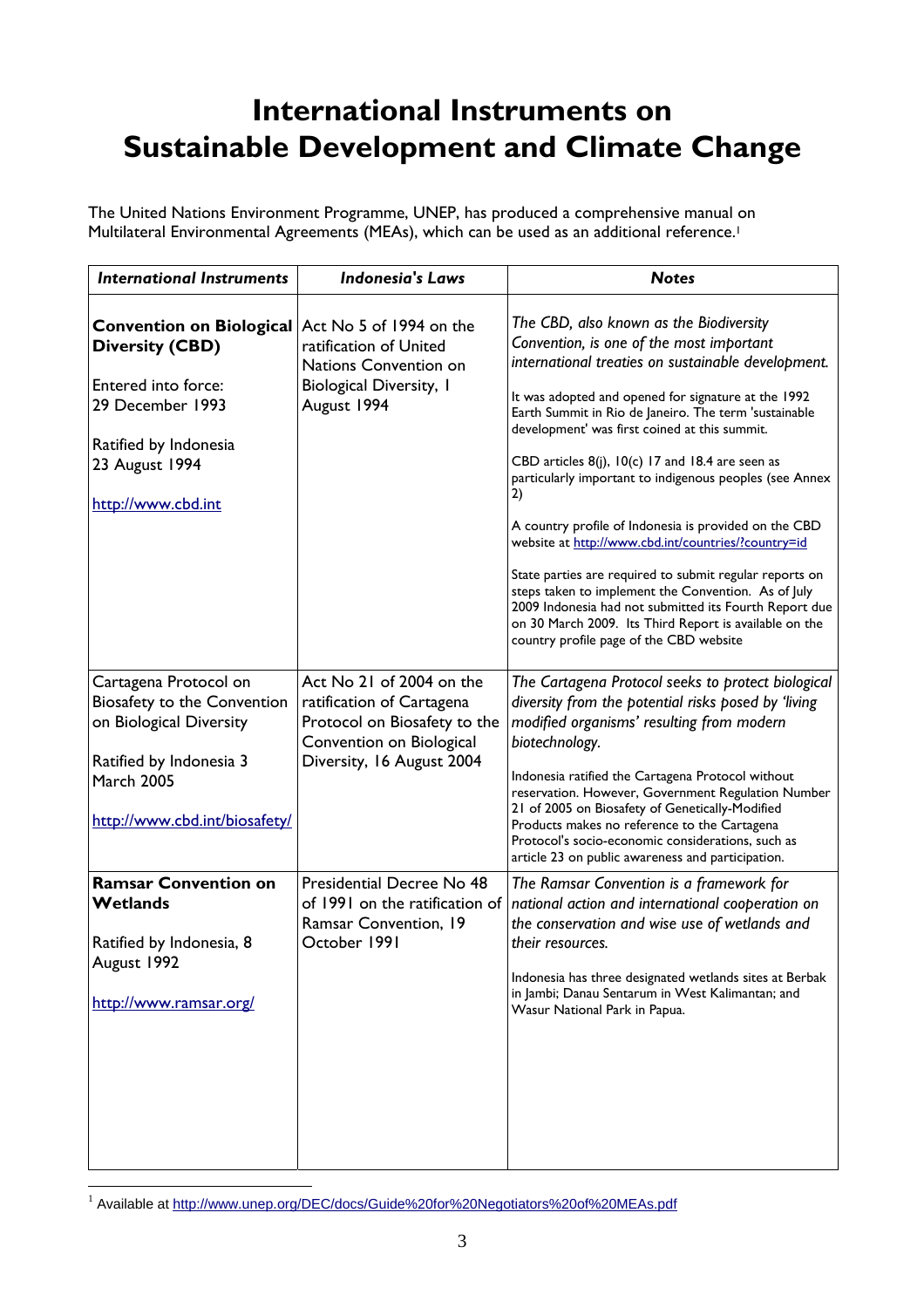| <b>International Instruments</b>                                                                                                                                                                                                     | <b>Indonesia's Laws</b>                                                                                                                                                                                                                                                                         | <b>Notes</b>                                                                                                                                                                                                                                                                                                                                                                                           |
|--------------------------------------------------------------------------------------------------------------------------------------------------------------------------------------------------------------------------------------|-------------------------------------------------------------------------------------------------------------------------------------------------------------------------------------------------------------------------------------------------------------------------------------------------|--------------------------------------------------------------------------------------------------------------------------------------------------------------------------------------------------------------------------------------------------------------------------------------------------------------------------------------------------------------------------------------------------------|
| <b>United Nations</b><br><b>Framework Convention</b><br>on Climate Change ('the<br><b>Climate Change</b><br>Convention')                                                                                                             | Act No 6 of 1994 on the<br>ratification of United<br><b>Nations Framework</b><br><b>Convention on Climate</b><br>Change, I August 1994                                                                                                                                                          | The UNFCCC sets an overall framework for<br>intergovernmental efforts to tackle climate<br>change.<br>The UNFCCC was agreed at the 1992 Earth Summit.                                                                                                                                                                                                                                                  |
| Entered into force: March<br>21, 1994.<br>Ratified by Indonesia: 23<br>August 1994<br>http://unfccc.int/                                                                                                                             |                                                                                                                                                                                                                                                                                                 |                                                                                                                                                                                                                                                                                                                                                                                                        |
| <b>Kyoto Protocol adopted</b><br>on<br>II December 1997<br>Entered into force: 16<br>February 2005<br>Ratified by Indonesia: 3<br>December 2004<br>http://unfccc.int                                                                 | Act No 17 of 2004 on the<br>Ratification of the Kyoto<br>Protocol to the United<br><b>Nations Framework</b><br><b>Convention on Climate</b><br>Change, 28 July 2004                                                                                                                             | The Kyoto Protocol is an international agreement,<br>linked to the Climate Change Convention that sets<br>binding targets for the reduction greenhouse gas<br>emissions worldwide.<br>The current implementation period covered by the<br>Kyoto protocol ends in 2012. Further measures to<br>combat climate change will be agreed at the Climate<br>Change Conference in Copenhagen in December 2009. |
|                                                                                                                                                                                                                                      |                                                                                                                                                                                                                                                                                                 |                                                                                                                                                                                                                                                                                                                                                                                                        |
| <b>Vienna Convention for</b><br>the Protection of the<br>Ozone layer<br>Entered into force: 22<br>September 1988<br>Montreal Protocol on<br>Substances That Deplete the<br>Ozone Layer<br>Entered into force: I January<br>1989      | Presidential Decree No 23<br>of 1992 on the Ratification<br>of the Vienna Convention<br>for Protection of the Ozone<br>layer and the Montreal<br>Protocol on Substances that<br>Deplete the Ozone Layer as<br>Adjusted and Amended by<br>the Second Meeting of the<br>Parties London June 1999. | A framework for international efforts to protect<br>the ozone layer.<br>The Convention sets binding reduction goals for<br>substances responsible for ozone depletion are set out<br>in the later Montreal Protocol as revised.                                                                                                                                                                        |
| Both ratified by Indonesia:<br>26 June 1992<br>Indonesia also acceded to<br>the later Copenhagen<br>Amendment on 10<br>December 1988, and the<br>Montreal and Beijing<br>Amendments on 26 January<br>2006.<br>http://ozone.unep.org/ |                                                                                                                                                                                                                                                                                                 |                                                                                                                                                                                                                                                                                                                                                                                                        |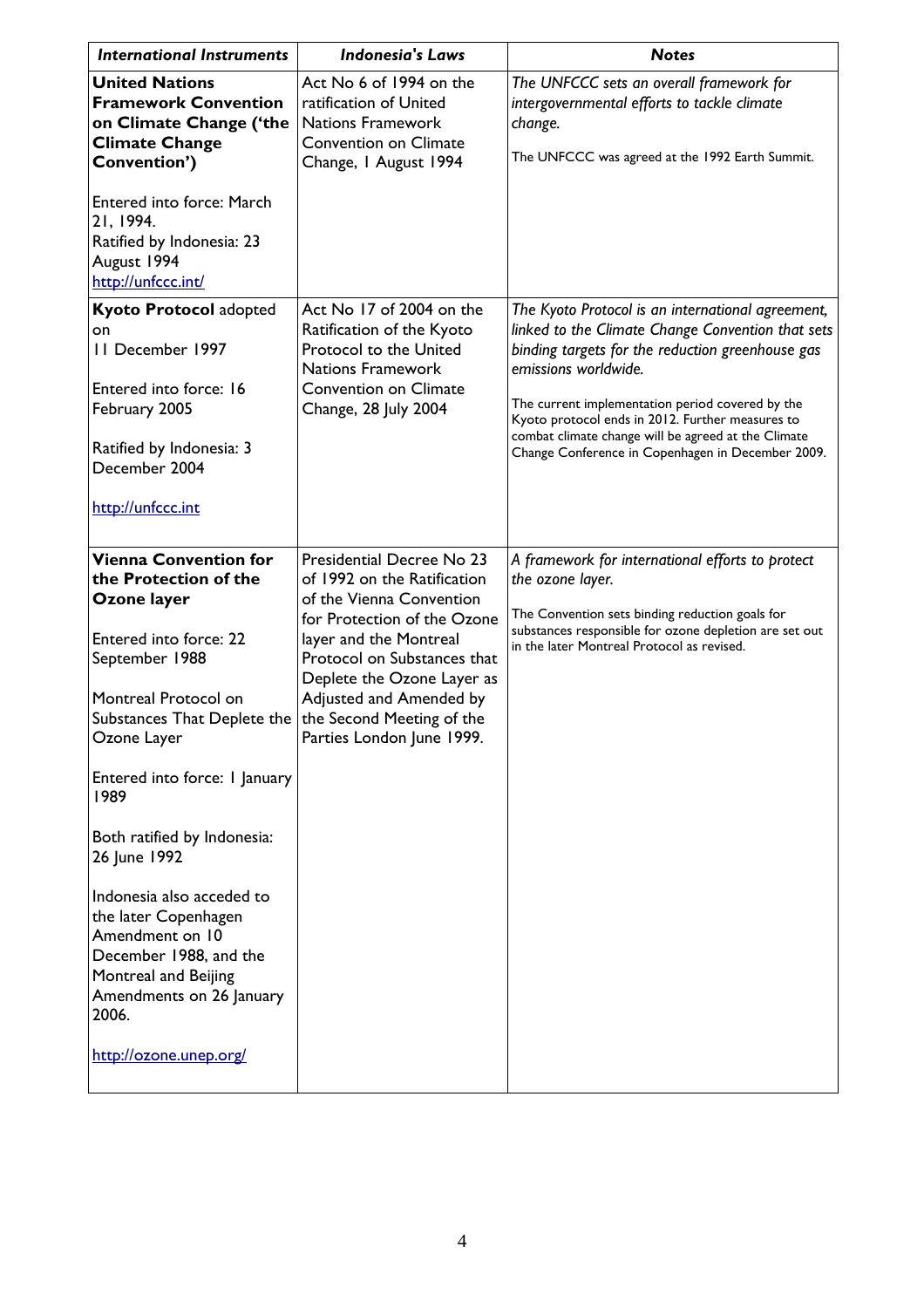| <b>International Instruments</b>                                                                                                                                                                                                                                          | <b>Indonesia's Laws</b> | <b>Notes</b>                                                                                                                                                                                                                                                                                                                                                                                                                                                                                                                                                                                                  |
|---------------------------------------------------------------------------------------------------------------------------------------------------------------------------------------------------------------------------------------------------------------------------|-------------------------|---------------------------------------------------------------------------------------------------------------------------------------------------------------------------------------------------------------------------------------------------------------------------------------------------------------------------------------------------------------------------------------------------------------------------------------------------------------------------------------------------------------------------------------------------------------------------------------------------------------|
| <b>UNESCO Convention</b><br><b>Concerning the</b><br><b>Protection of the World</b><br><b>Cultural and Natural</b><br>Heritage (World<br><b>Heritage Convention)</b><br>adopted on 16 November<br>1972<br>Ratified by Indonesia: 6 July<br>1989<br>http://whc.unesco.org/ |                         | This Convention provides a system of collective<br>protection of cultural and natural heritage sites of<br>outstanding universal value.<br>The World Heritage List established under the<br>Convention includes the following sites in Indonesia:<br>Cultural<br>Borobudur Temple Compounds<br>Prambanan Temple Compounds<br>Sangiran Early Man Site<br><b>Natural</b><br>Komodo National Park<br>Lorentz National Park<br>Tropical Rainforest Heritage of Sumatra<br>Ujung Kulon National Park<br>A number of other sites are included on a Tentative list.<br>See http://whc.unesco.org/en/statesparties/id |
| <b>Rio Declaration on</b><br><b>Environment and</b><br><b>Development</b><br>June 1992<br>http://www.unep.org/                                                                                                                                                            |                         | Another outcome of the 1992 Earth Summit, the<br>'Rio Declaration' consists of 27 principles<br>intended to guide future sustainable development<br>around the world.                                                                                                                                                                                                                                                                                                                                                                                                                                         |
| <b>Declaration on the Right</b><br>to Development<br>Adopted by General<br>Assembly resolution 41/128<br>of 4 December 1986                                                                                                                                               |                         | This is a declaration on the collective right to<br>development, defined as "a comprehensive economic,<br>social, cultural and political process, which aims at the<br>constant improvement of the well-being of the entire<br>population and of all individuals on the basis of their<br>active, free and meaningful participation in development<br>and in the fair distribution of benefits resulting<br>therefrom."                                                                                                                                                                                       |

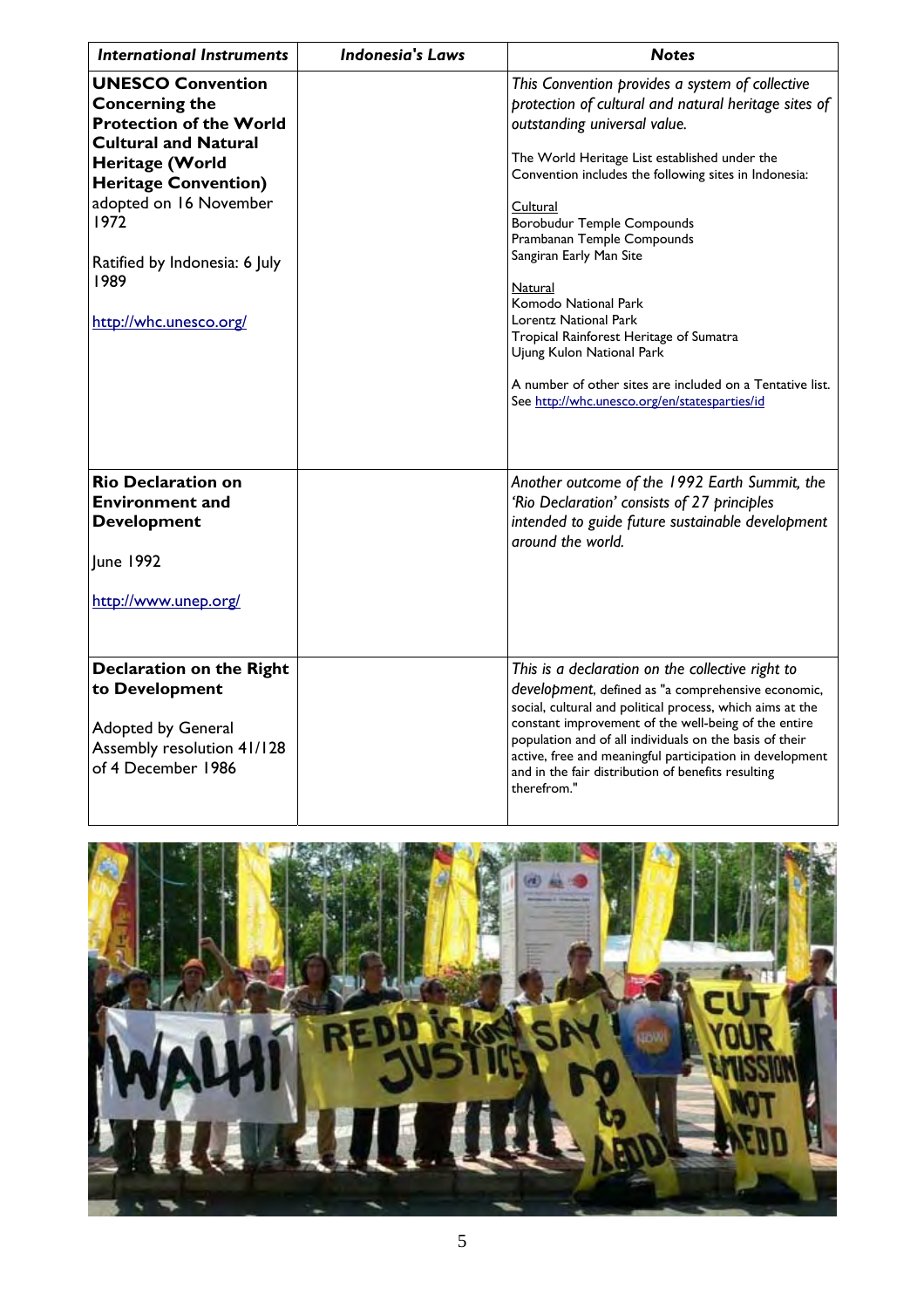# **International Human Rights Treaties**

An International Bill of Rights, comprising the primary UN human rights instruments - The Universal Declaration of Human Rights ('the Universal Declaration'), the International Covenant on Economic, Social and Cultural Rights ('the ECOSOC Covenant'), the International Covenant on Civil and Political Rights (' the ICCPR') and the Optional Protocol to the ICCPR - exists to define and guarantee the protection of human rights. Work on formulating the Bill of Rights began immediately after the Second World War, but wasn't completed until nearly two decades later when, in December 1966, the UN General Assembly voted to adopt and open for signature the ECOSOC Covenant, the ICCPR and the Optional Protocol. The General Assembly had previously adopted the Universal Declaration in December 1948.

The Universal Declaration is a manifesto with supreme moral authority while the two covenants are treaties binding on States that ratify them. The original intention was to agree one covenant containing binding commitments

based on the general principles set out in the Universal Declaration, but the initial draft was split into two to accommodate different views on the relative importance of the various categories of rights.

Today, the Bill of Rights is supplemented by four other core UN human rights treaties: the International Convention on the Elimination of All Forms of Discrimination (CERD), the Convention Against Torture and Other Cruel, Inhuman or Degrading Treatment (CAT), the Convention on the Elimination of All Forms of Discrimination Against Women (CEDAW) and the Convention on the Rights of the Child (CRC).

After much delay, Indonesia ratified the ECOSOC Covenant and the ICCPR in 2005 under Act No 11 of 2005 and Act No 12 of 2005 respectively, while placing an important reservation on the right to self-determination (see table).

A number of Treaty bodies have been established to supervise State compliance with the human rights treaties (see table below). Charter-

based bodies, which include special rapporteurs on issues such as torture, also exist to promote the protection of UN-recognised rights. A special page on the website of the Office of the High Commissioner for Human Rights details Indonesia's relationships with these various bodies.4 The web page includes information about treaties ratified by Indonesia and its reporting obligations to the Treaty bodies.

A new Universal Periodic Review (UPR) process, which involves a review of the human rights records of all 192 UN Member States once every four years, was created by the UN Human Rights Council in 2006. States are required to declare what actions they have taken to improve the human rights situations in their countries and to fulfil their human rights obligations. Indonesia was one of the first countries to be reviewed, in 2008.5

- 4. http://www.ohchr.org/EN/countries/ AsiaRegion/Pages/IDIndex.aspx
- 5. Information on the review is available at http://www.ohchr.org/EN/HRBo dies/UPR



*Security forces waiting for a demonstration against Freeport, Jakarta.*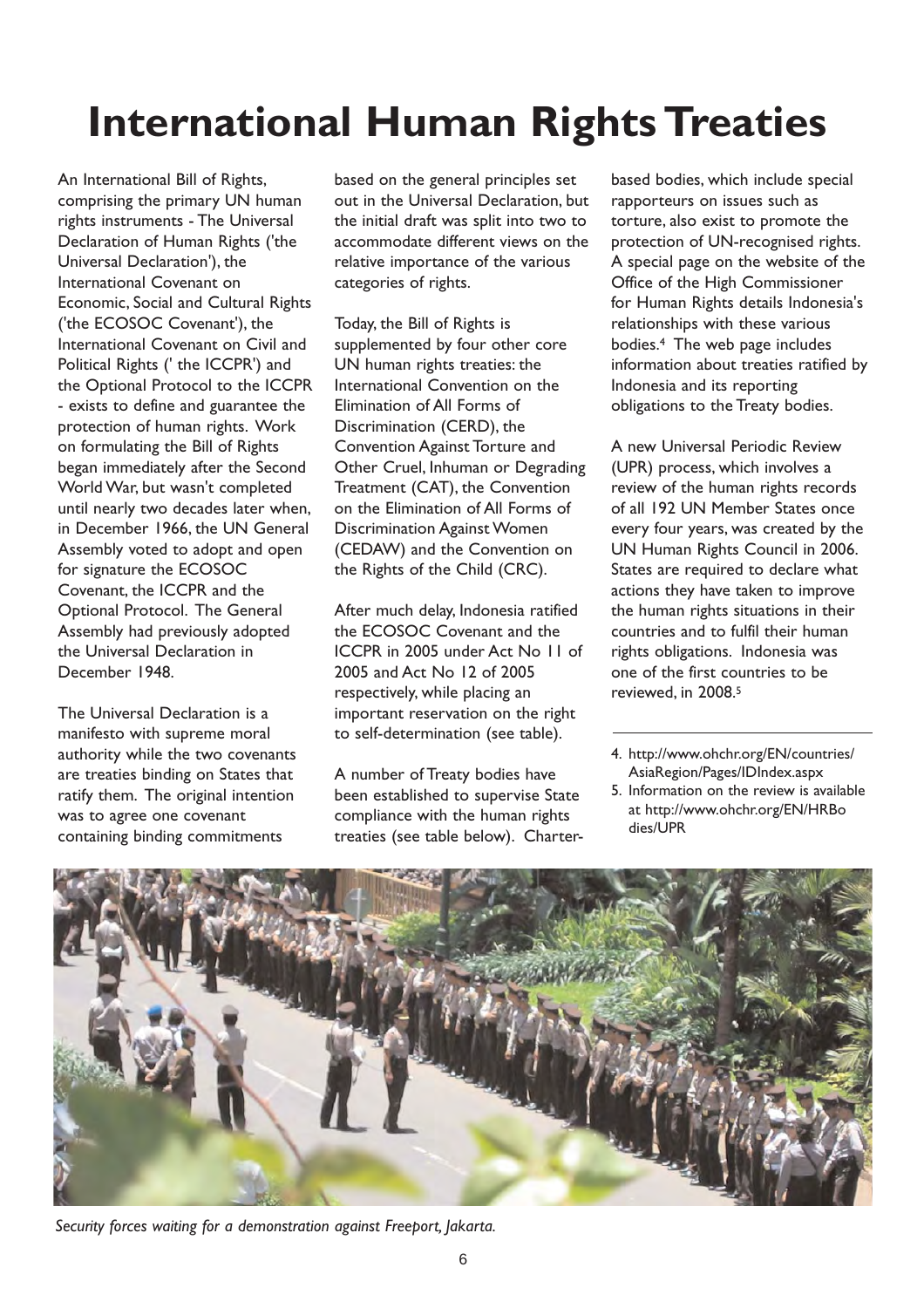| <b>International Instruments</b>                                                       | <b>Indonesia's Laws</b>                                                                                                                                                                                                                                                                                                                                                             | <b>Notes</b>                                                                                                                                                                                                                                                                                                                                                                    |
|----------------------------------------------------------------------------------------|-------------------------------------------------------------------------------------------------------------------------------------------------------------------------------------------------------------------------------------------------------------------------------------------------------------------------------------------------------------------------------------|---------------------------------------------------------------------------------------------------------------------------------------------------------------------------------------------------------------------------------------------------------------------------------------------------------------------------------------------------------------------------------|
| <b>Universal Declaration of</b><br><b>Human Rights</b><br><b>Adopted December 1948</b> | Principles set out in the<br>Universal Declaration are<br>included in the Indonesian<br>Constitution (Preamble,<br>Article 26, Article 27<br>paragraph 1 and 2, Article<br>28, Article 29 paragraph 2,<br>Article 31 paragraph 1) and<br>the People's Consultative<br>Assembly (MPR) Decree<br>No.XVII/MPR/1998 on<br>Human Rights with annex 2<br>on the Universal<br>Declaration. | The Universal Declaration is non-binding, but has<br>supreme moral authority. Its principles have been<br>given the force of international law by means of<br>the core UN human rights treaties listed below.                                                                                                                                                                   |
| <b>International Covenant</b><br>on Economic, Social and<br><b>Cultural Rights</b>     | Act No. 11 of 2005 on the<br>Ratification of Covenant on<br>Ecosoc rights.                                                                                                                                                                                                                                                                                                          | The ECOSOC Covenant recognises the right to<br>work and to free choice of employment; to fair<br>wages; to form and join unions; to social security;<br>to adequate standards of living; to freedom from                                                                                                                                                                        |
| Adopted and opened for<br>signature: December 16,                                      | Enacted: October 28, 2005                                                                                                                                                                                                                                                                                                                                                           | hunger; to health and education.                                                                                                                                                                                                                                                                                                                                                |
| 1966                                                                                   |                                                                                                                                                                                                                                                                                                                                                                                     | States acknowledge their responsibility to promote<br>better living conditions for their people.                                                                                                                                                                                                                                                                                |
| Entered into force: January<br>3, 1976                                                 |                                                                                                                                                                                                                                                                                                                                                                                     | On accession, Indonesia entered a Declaration<br>concerning its interpretation of Article I on the right to<br>self-determination to the effect that the right does not                                                                                                                                                                                                         |
| Acceded to by Indonesia:<br>23 February 2006 <sup>1</sup>                              |                                                                                                                                                                                                                                                                                                                                                                                     | apply not apply to peoples within a sovereign nation-state<br>(see Annex 3)                                                                                                                                                                                                                                                                                                     |
| http://www.unhchr.ch/                                                                  |                                                                                                                                                                                                                                                                                                                                                                                     | In contrast to the ICCPR, the ECOSOC Covenant does<br>not itself establish a supervisory body. This function was<br>initially entrusted to the UN Economic and Social<br>Council (ECOSOC), but in 1985 ECOSOC established<br>and transferred responsibility to a Committee on<br>Economic, Social and Cultural Rights (CESCR)<br>(http://www2.ohchr.org/english/bodies/cescr/). |
|                                                                                        |                                                                                                                                                                                                                                                                                                                                                                                     | States are obliged to submit regular reports to the<br>Committee on how the rights are being implemented.<br>States must report initially within two years of accepting<br>the Covenant and thereafter every five years.                                                                                                                                                        |
| <b>International Covenant</b><br>on Civil and Political<br><b>Rights (ICCPR)</b>       | Act No.12 of 2005 on the<br>Ratification of the<br>International Covenant on<br>Civil and Political Rights                                                                                                                                                                                                                                                                          | The ICCPR recognises the right of every human<br>person to life, liberty and security of person; to<br>privacy; to freedom from torture and ill-treatment;<br>to immunity from arbitrary arrest; to a fair trial; to                                                                                                                                                            |
| Adopted and opened for                                                                 |                                                                                                                                                                                                                                                                                                                                                                                     | immunity from retroactive sentences; to freedom                                                                                                                                                                                                                                                                                                                                 |
| signature: December 16,<br>1966                                                        | Enacted: October 28, 2005                                                                                                                                                                                                                                                                                                                                                           | of thought, conscience and religion; to freedom of<br>opinion and expression; and to freedom of<br>assembly and association.                                                                                                                                                                                                                                                    |
| Entered into force: March<br>23, 1976                                                  |                                                                                                                                                                                                                                                                                                                                                                                     | On accession, Indonesia entered a Declaration<br>concerning its interpretation of Article 1 on the right to<br>self-determination to the effect that the right does not                                                                                                                                                                                                         |
| Accession by Indonesia: 23<br>February 2006                                            |                                                                                                                                                                                                                                                                                                                                                                                     | apply not apply to peoples within a sovereign nation-state<br>(see Annex 3).                                                                                                                                                                                                                                                                                                    |
| http://www.unhchr.ch/                                                                  |                                                                                                                                                                                                                                                                                                                                                                                     | The ICCPR is supervised by the Human Rights<br>Committee, which meets in Geneva or New York.<br>States are obliged to submit regular reports to the<br>Committee, initially one year after acceding to the<br>Covenant and then whenever the Committee requests                                                                                                                 |

 $1$  Accession to a treaty is similar to ratification, acceptance or approval and may refer to the act of joining a treaty by a party that didn't take part in its negotiations. See article 15 of the Vienna Convention on the Law of Treaties.

 $\overline{a}$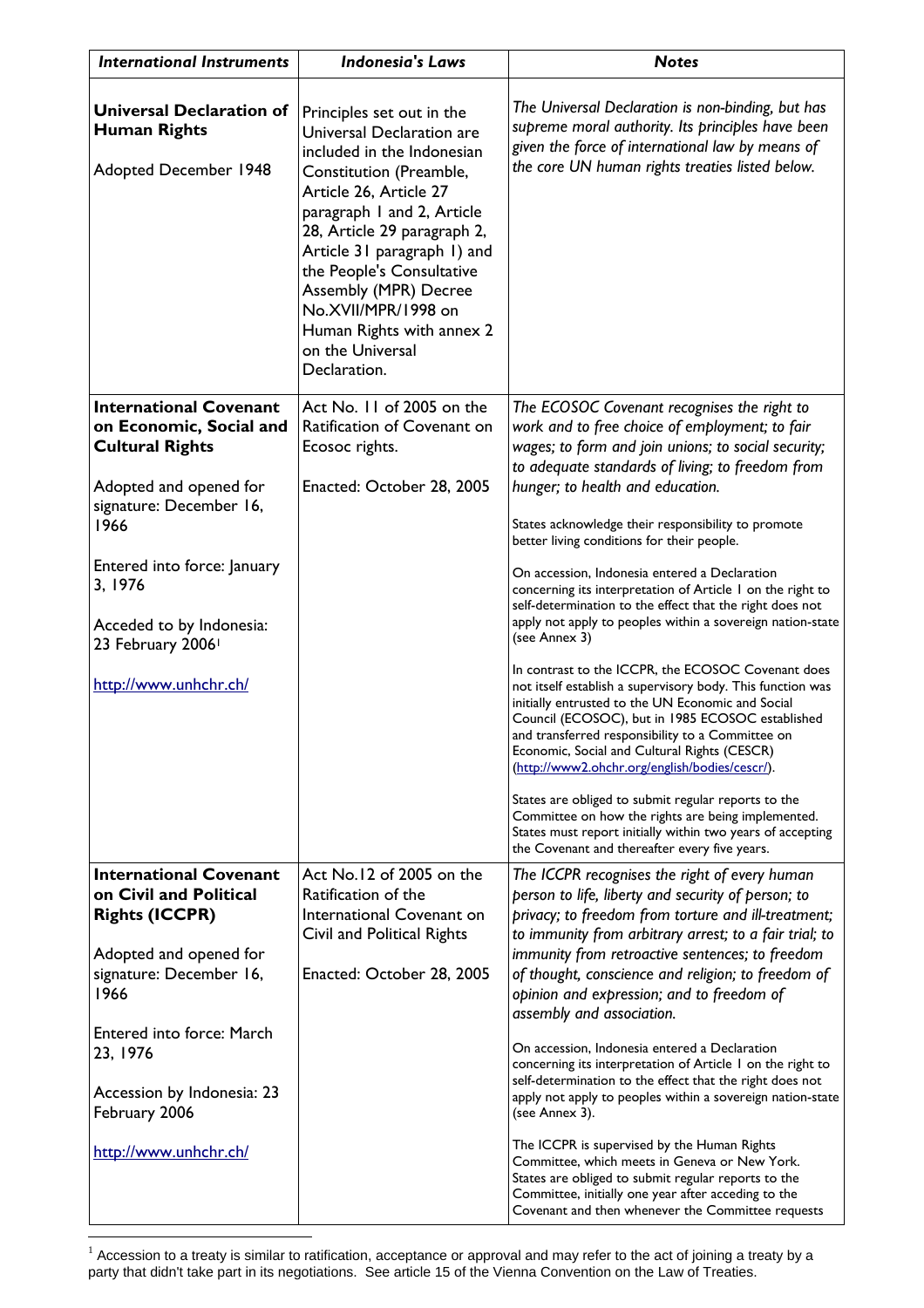| <b>International Instruments</b>                                                                                                                                                                                                                                                                                                   | <b>Indonesia's Laws</b>                                                                                                                                                    | <b>Notes</b>                                                                                                                                                                                                                                                                                                                                                                                                                                                                                                                                                                                                                                                                                                                                                                                                                                                                                                                                                                                                                                                                                                                                                                                                                                                                                                                                                                                                                                                                                                                                                                                                                                                                                                                                                                                                                                                                                                                                                                                                                                                                                    |
|------------------------------------------------------------------------------------------------------------------------------------------------------------------------------------------------------------------------------------------------------------------------------------------------------------------------------------|----------------------------------------------------------------------------------------------------------------------------------------------------------------------------|-------------------------------------------------------------------------------------------------------------------------------------------------------------------------------------------------------------------------------------------------------------------------------------------------------------------------------------------------------------------------------------------------------------------------------------------------------------------------------------------------------------------------------------------------------------------------------------------------------------------------------------------------------------------------------------------------------------------------------------------------------------------------------------------------------------------------------------------------------------------------------------------------------------------------------------------------------------------------------------------------------------------------------------------------------------------------------------------------------------------------------------------------------------------------------------------------------------------------------------------------------------------------------------------------------------------------------------------------------------------------------------------------------------------------------------------------------------------------------------------------------------------------------------------------------------------------------------------------------------------------------------------------------------------------------------------------------------------------------------------------------------------------------------------------------------------------------------------------------------------------------------------------------------------------------------------------------------------------------------------------------------------------------------------------------------------------------------------------|
|                                                                                                                                                                                                                                                                                                                                    |                                                                                                                                                                            | (usually every four years). Indonesia's first report was<br>due in May 2007, but has not yet been submitted.                                                                                                                                                                                                                                                                                                                                                                                                                                                                                                                                                                                                                                                                                                                                                                                                                                                                                                                                                                                                                                                                                                                                                                                                                                                                                                                                                                                                                                                                                                                                                                                                                                                                                                                                                                                                                                                                                                                                                                                    |
| Optional Protocol to the<br><b>ICCPR</b>                                                                                                                                                                                                                                                                                           |                                                                                                                                                                            | Establishes a complaints mechanism for individual victims<br>of abuse.                                                                                                                                                                                                                                                                                                                                                                                                                                                                                                                                                                                                                                                                                                                                                                                                                                                                                                                                                                                                                                                                                                                                                                                                                                                                                                                                                                                                                                                                                                                                                                                                                                                                                                                                                                                                                                                                                                                                                                                                                          |
| Entered into force: 23<br>March 1976                                                                                                                                                                                                                                                                                               |                                                                                                                                                                            |                                                                                                                                                                                                                                                                                                                                                                                                                                                                                                                                                                                                                                                                                                                                                                                                                                                                                                                                                                                                                                                                                                                                                                                                                                                                                                                                                                                                                                                                                                                                                                                                                                                                                                                                                                                                                                                                                                                                                                                                                                                                                                 |
| Not yet signed or ratified by<br>Indonesia                                                                                                                                                                                                                                                                                         |                                                                                                                                                                            |                                                                                                                                                                                                                                                                                                                                                                                                                                                                                                                                                                                                                                                                                                                                                                                                                                                                                                                                                                                                                                                                                                                                                                                                                                                                                                                                                                                                                                                                                                                                                                                                                                                                                                                                                                                                                                                                                                                                                                                                                                                                                                 |
| <b>International</b><br><b>Convention on the</b><br><b>Elimination of All Forms</b><br>of Racial Discrimination<br>(CERD)<br>Adopted and opened for<br>signature: December 1965<br>Entered into force: January<br>4, 1969<br>Accession by Indonesia: June<br>25 1999<br>Website:<br>http://www2.ohchr.org/engli<br>sh/bodies/cerd/ | Act No.29 of 1999 on the<br>Ratification of the<br>International Convention on<br>the Elimination of All Forms<br>of Racial Discrimination<br><b>Enacted: May 25, 1999</b> | The CERD commits states to the elimination of<br>racial discrimination and the promotion of<br>understanding among all races.<br>Racial discrimination is defined as 'any distinction,<br>exclusion, restriction or preference based on race,<br>colour, descent, or national or ethnic origin which has<br>the purpose or effect of nullifying or impairing the<br>recognition, enjoyment or exercise, on an equal footing,<br>of human rights and fundamental freedoms in the<br>political, economic, social, cultural or any other field of<br>public life'.<br>Indonesia has entered a reservation in relation to Article<br>22: 'The Governmentdoes not consider itself bound by<br>the provision of Article 22 and takes the position that<br>disputes relating to the interpretation and application of<br>the [Convention] which cannot be settled through the<br>channel provided for in the said article, may be referred<br>to the International Court of Justice only with the<br>consent of all the parties to the dispute.'<br>A complaints procedure is established under Article 14.<br>CERD is supervised by the Committee on the Elimination<br>of Racial Discrimination. Indonesia's first report to the<br>Committee, due in 2000, was submitted in 2006 and<br>considered in August 2007. Four independent reports<br>were also submitted, including one by 11 NGOs<br>regarding the severe threat posed to the survival of<br>indigenous peoples in Kalimantan by the government's<br>proposed 850km-long oil palm plantation on land owned<br>by indigenous peoples. The Committee expressed<br>concern about the report in its concluding observations.<br>See<br>http://www2.ohchr.org/english/bodies/cerd/cerds71.htm<br>Later, in March 2009, the Committee criticised draft<br>regulations on Reducing Emissions from Deforestation<br>and Forest Degradation (REDD) for being incompatible<br>with indigenous rights. See<br>http://www2.ohchr.org/english/bodies/cerd/docs/early_w<br>arning/Indonesia 130309.pdf<br>Indonesia's next report is due in July 2010. |
|                                                                                                                                                                                                                                                                                                                                    |                                                                                                                                                                            | More background information on the NGO submissions<br>to CERD and follow up is available on the Forest Peoples<br>Programme website: http://www.forestpeoples.org                                                                                                                                                                                                                                                                                                                                                                                                                                                                                                                                                                                                                                                                                                                                                                                                                                                                                                                                                                                                                                                                                                                                                                                                                                                                                                                                                                                                                                                                                                                                                                                                                                                                                                                                                                                                                                                                                                                               |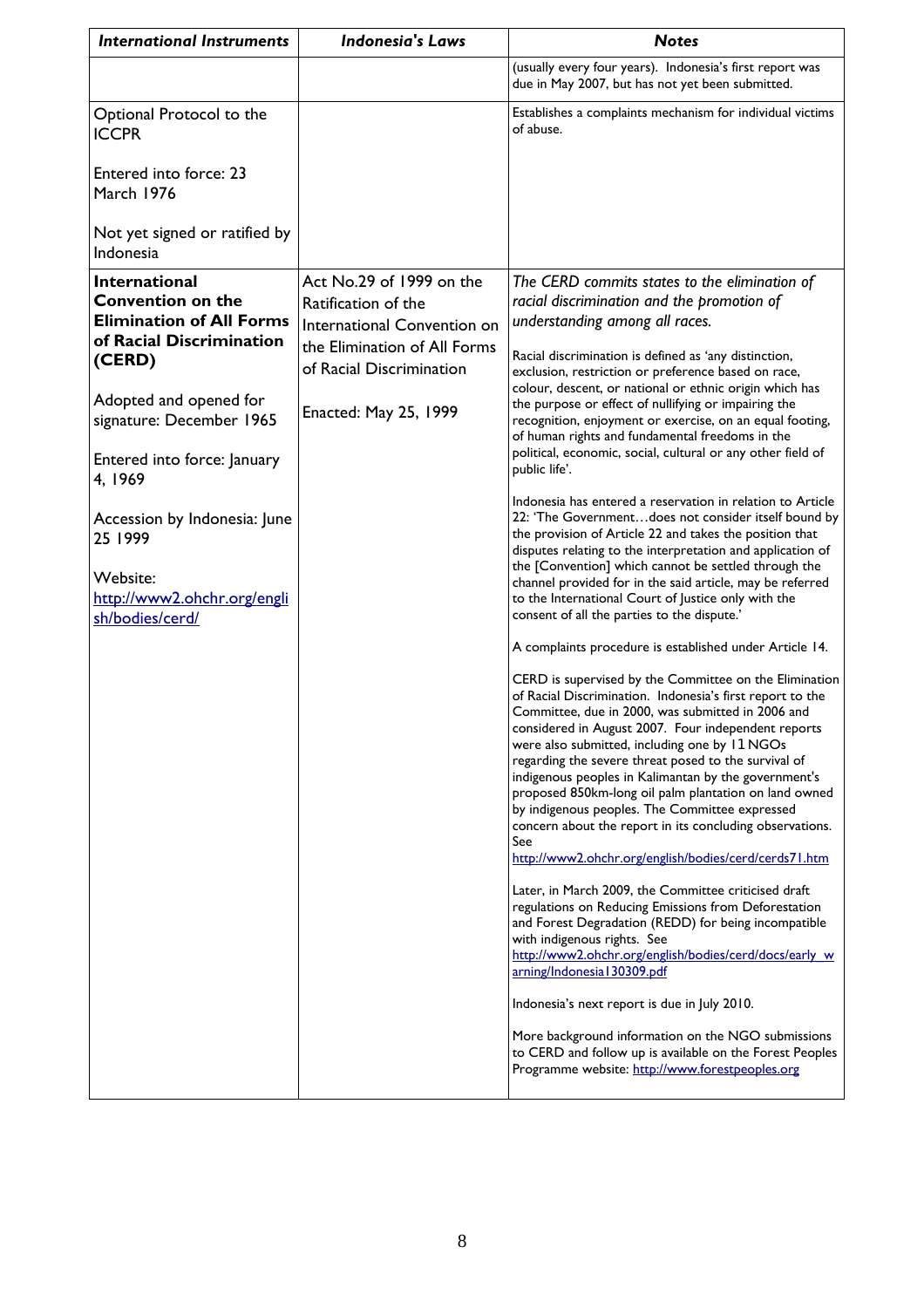| <b>International Instruments</b>                                                                                                                                       | <b>Indonesia's Laws</b>                                                                                                            | <b>Notes</b>                                                                                                                                                                                                                                                                                                                                                                                                                                                                                              |
|------------------------------------------------------------------------------------------------------------------------------------------------------------------------|------------------------------------------------------------------------------------------------------------------------------------|-----------------------------------------------------------------------------------------------------------------------------------------------------------------------------------------------------------------------------------------------------------------------------------------------------------------------------------------------------------------------------------------------------------------------------------------------------------------------------------------------------------|
| <b>Convention on the</b><br><b>Elimination of All Forms</b><br>of Discriminations<br>against Women<br>(CEDAW)                                                          | Act No.7 on the Ratification<br>of the Convention On The<br>Elimination Of All Forms Of<br><b>Discrimination Against</b><br>Women. | The CEDAW defines what constitutes<br>discrimination against women and sets up an<br>agenda for national action to end such<br>discrimination.<br>Discrimination is defined as "any distinction, exclusion                                                                                                                                                                                                                                                                                                |
| Adopted: 1979                                                                                                                                                          | Enacted: 24 July 2004                                                                                                              | or restriction made on the basis of sex which has the<br>effect or purpose of impairing or nullifying the<br>recognition, enjoyment or exercise by women,                                                                                                                                                                                                                                                                                                                                                 |
| Entered into force: 1981                                                                                                                                               |                                                                                                                                    | irrespective of their marital status, on a basis of equality<br>of men and women, of human rights and fundamental<br>freedoms in the political, economic, social, cultural, civil                                                                                                                                                                                                                                                                                                                         |
| Ratified by Indonesia: 13<br>Sept 1984                                                                                                                                 |                                                                                                                                    | or any other field."                                                                                                                                                                                                                                                                                                                                                                                                                                                                                      |
|                                                                                                                                                                        |                                                                                                                                    | Article 14 addresses the particular problems faced by<br>rural women.                                                                                                                                                                                                                                                                                                                                                                                                                                     |
|                                                                                                                                                                        |                                                                                                                                    | Indonesia has entered a reservation in relation to Article<br>29: 'The Governmentdoes not consider itself bound by<br>the provision of Article 29, paragraph 1 of this<br>Convention and takes the position that disputes relating<br>to the interpretation and application of the [Convention]<br>which cannot be settled through the channel provided<br>for in the said article, may be referred to the<br>International Court of Justice only with the consent of all<br>the parties to the dispute.' |
|                                                                                                                                                                        |                                                                                                                                    | CEDAW is supervised by the Committee on the<br>Elimination of All Forms of Discriminations against<br>Women. The Committee's Observations on Indonesia's<br>combined fourth and fifth periodic reports were<br>published on 10 August 2007. See<br>http://daccessdds.un.org/doc/UNDOC/GEN/N07/460/12/<br>PDF/N0746012.pdf?OpenElement                                                                                                                                                                     |
|                                                                                                                                                                        |                                                                                                                                    | The combined sixth and seventh reports are due to be<br>submitted in October 2009.                                                                                                                                                                                                                                                                                                                                                                                                                        |
| <b>Convention against</b><br><b>Torture and Other</b><br>Cruel, Inhuman or<br><b>Degrading Treatment or</b><br><b>Punishment (Convention</b><br>against Torture - CAT) |                                                                                                                                    | This Convention requires states to take effective<br>measures to prevent torture and ill-treatment and<br>forbids states to return people to their home<br>country if there is reason to believe they will be<br>tortured.                                                                                                                                                                                                                                                                                |
| Entered into force:<br>26 June 1987                                                                                                                                    |                                                                                                                                    | CAT is supervised by the Committee against Torture.<br>The Committee's Observations on Indonesia's second<br>periodic report were published on 2 July 2008. See:<br>http://daccessdds.un.org/doc/UNDOC/GEN/G08/428/16/<br>PDF/G0842816.pdf?OpenElement                                                                                                                                                                                                                                                    |
| Ratified by Indonesia:<br>28 October 1988                                                                                                                              |                                                                                                                                    | Indonesia's third report is due to be submitted in June<br>2010.                                                                                                                                                                                                                                                                                                                                                                                                                                          |
| Optional Protocol to the<br>Convention against Torture                                                                                                                 |                                                                                                                                    | Establishes an international inspection system for places<br>of detention.                                                                                                                                                                                                                                                                                                                                                                                                                                |
| Entered into force:<br>22 June 2006                                                                                                                                    |                                                                                                                                    |                                                                                                                                                                                                                                                                                                                                                                                                                                                                                                           |
| Not yet signed or ratified by<br>Indonesia                                                                                                                             |                                                                                                                                    |                                                                                                                                                                                                                                                                                                                                                                                                                                                                                                           |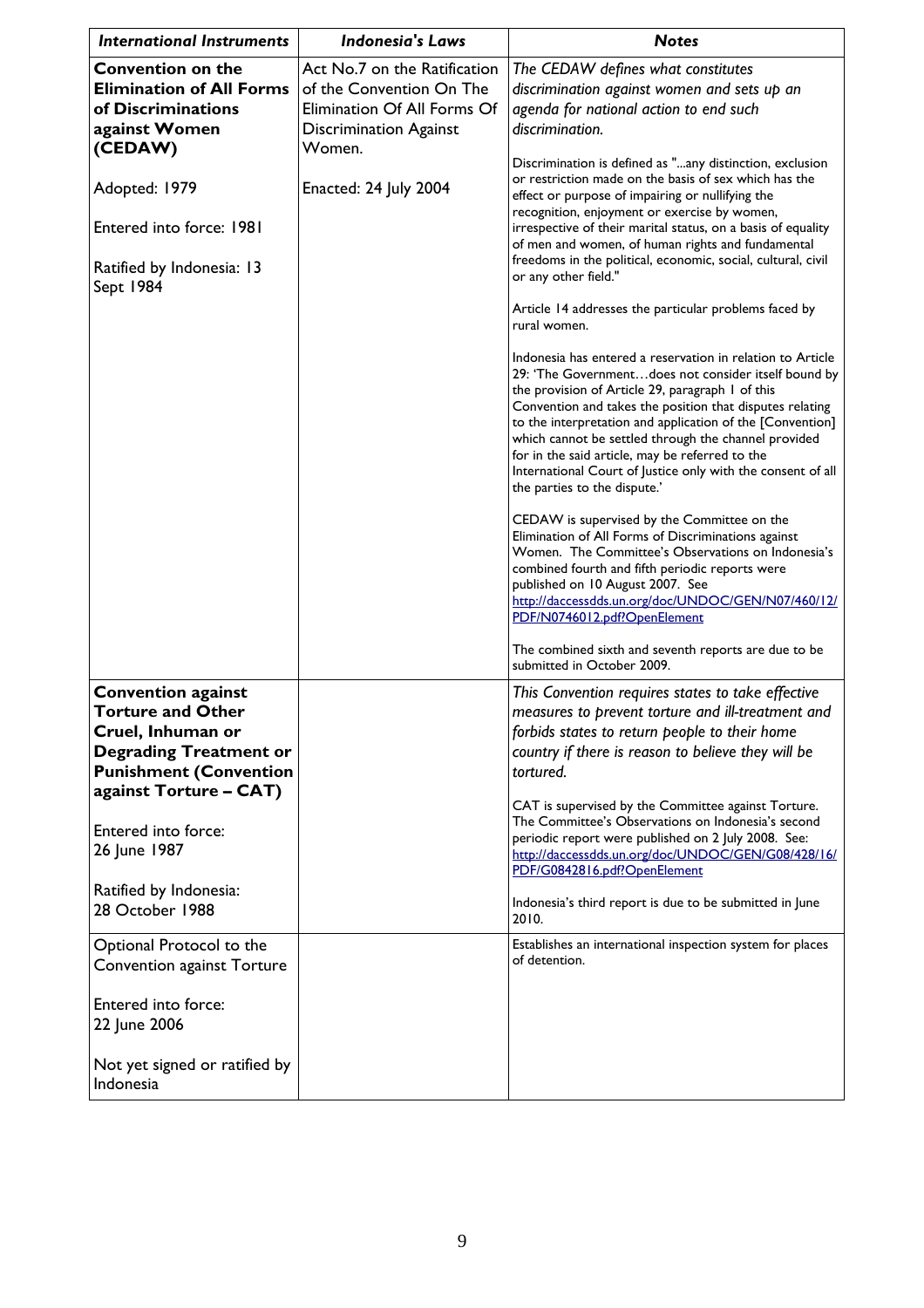| <b>International Instruments</b>                                                                                                                                                                                                                                                         | <b>Indonesia's Laws</b>                                                                                                                                                                                                                                                                                                                                  | <b>Notes</b>                                                                                                                                                                                                                                                                                                                                                                                                                                                                                                                                                                                                                                               |
|------------------------------------------------------------------------------------------------------------------------------------------------------------------------------------------------------------------------------------------------------------------------------------------|----------------------------------------------------------------------------------------------------------------------------------------------------------------------------------------------------------------------------------------------------------------------------------------------------------------------------------------------------------|------------------------------------------------------------------------------------------------------------------------------------------------------------------------------------------------------------------------------------------------------------------------------------------------------------------------------------------------------------------------------------------------------------------------------------------------------------------------------------------------------------------------------------------------------------------------------------------------------------------------------------------------------------|
| <b>Convention on the</b><br><b>Rights of the Child</b><br>(CRC)                                                                                                                                                                                                                          |                                                                                                                                                                                                                                                                                                                                                          | The CRC sets out the civil, political, economic,<br>social and cultural rights of children and requires<br>that states always act in the best interests of the<br>child.                                                                                                                                                                                                                                                                                                                                                                                                                                                                                   |
| Entered into force:<br>2 September 1990                                                                                                                                                                                                                                                  |                                                                                                                                                                                                                                                                                                                                                          | The CRC is supervised by the Committee on the Rights<br>of the Child. The Committee's Observations on                                                                                                                                                                                                                                                                                                                                                                                                                                                                                                                                                      |
| Ratified by Indonesia<br>5 September 1990                                                                                                                                                                                                                                                |                                                                                                                                                                                                                                                                                                                                                          | Indonesia's second periodic report were published on 26<br>February 2004. See:<br>http://www.unhchr.ch/tbs/doc.nsf/(Symbol)/CRC.C.15.Ad<br>d.223.En?Opendocument<br>The combined third and fourth reports were due to be                                                                                                                                                                                                                                                                                                                                                                                                                                   |
|                                                                                                                                                                                                                                                                                          |                                                                                                                                                                                                                                                                                                                                                          | submitted in October 2007.                                                                                                                                                                                                                                                                                                                                                                                                                                                                                                                                                                                                                                 |
| <b>International Labour</b><br>Organisation<br><b>Conventions</b>                                                                                                                                                                                                                        | These include: Act No.19 on<br>The Ratification of ILO<br><b>Convention Number 105</b><br><b>Concerning The Abolition</b>                                                                                                                                                                                                                                | ILO Conventions and Recommendations cover a<br>broad range of subjects concerning work,<br>employment, social security, social policy and<br>related human rights.                                                                                                                                                                                                                                                                                                                                                                                                                                                                                         |
| Information about ILO<br>Conventions ratified by<br>Indonesia is available at<br>http://webfusion.ilo.org/publi<br>c/db/standards/normes/appl/i<br>ndex.cfm?lang=EN<br>and<br>http://www.ilo.org/ilolex/eng<br>lish/docs/declworld.htm                                                   | Of Forced Labour; Act<br>No.20 on the Ratification of<br><b>ILO Convention Number</b><br>138 Concerning Minimum<br>Age For Admission To<br><b>Employment and Act No. 21</b><br>on the Ratification of ILO<br><b>Convention Number 111</b><br><b>Concerning Discrimination</b><br>In Respect Of Employment<br>and Occupation.<br>All enacted 7 May, 1999. | The ILO's supervisory bodies -- the Committee of<br>Experts on the Application of Conventions and<br>Recommendations and the Conference Committee on<br>the Application of Standards -- regularly examine the<br>application of international labour standards in ILO<br>member states. Representation and complaint<br>procedures can also be initiated against states that fail to<br>comply with conventions they have ratified. A special<br>procedure -- the Committee on Freedom of Association<br>-- reviews complaints concerning violations of freedom of<br>association, whether or not a member state has ratified<br>the relevant conventions. |
| <b>ILO Convention 169</b><br>(entered into force 5<br>September 1991), which<br>concerns Indigenous and<br>Tribal Peoples in<br>Independent Countries, has<br>not yet been ratified by<br>Indonesia. The text is<br>available at<br>http://www.ilo.org/ilolex/eng<br>lish/convdisp I.htm |                                                                                                                                                                                                                                                                                                                                                          | Indonesia's Indigenous Peoples Alliance, AMAN, has<br>called for ILO Convention 169 to be ratified by<br>Indonesia.                                                                                                                                                                                                                                                                                                                                                                                                                                                                                                                                        |
| <b>UN Declaration on the</b><br><b>Rights of Indigenous</b><br><b>Peoples (UNDRIP)</b><br>Adopted by the UN General<br>Assembly 13 September<br>2007<br>Website:                                                                                                                         |                                                                                                                                                                                                                                                                                                                                                          | The UNDRIP sets out the individual and collective<br>rights of indigenous peoples.<br>It sets out their rights to culture, identity, language,<br>employment, health, education and other issues. It<br>prohibits discrimination against indigenous peoples and<br>promotes their right to remain distinct and to pursue<br>their own visions of economic and social development. It<br>confirms the concept of 'free, prior and informed<br>consent' in connection with the protection of indigenous<br>lands and resources.                                                                                                                              |
| http://www.un.org/esa/socde<br>v/unpfii/en/declaration.html                                                                                                                                                                                                                              |                                                                                                                                                                                                                                                                                                                                                          | Indonesia voted in favour of adoption but noted that the<br>rights in the Declaration accorded exclusively to<br>indigenous people did not apply in the context of<br>Indonesia. For more on Indonesia's note see<br>http://www.un.org/News/Press/docs//2007/ga10612.doc.h<br>tm In September 2007, the UN Human Rights Council<br>set up a new Expert Mechanism on the Rights of<br>Indigenous Peoples. See<br>http://www2.ohchr.org/english/issues/indigenous/mechani<br>sm.htm                                                                                                                                                                          |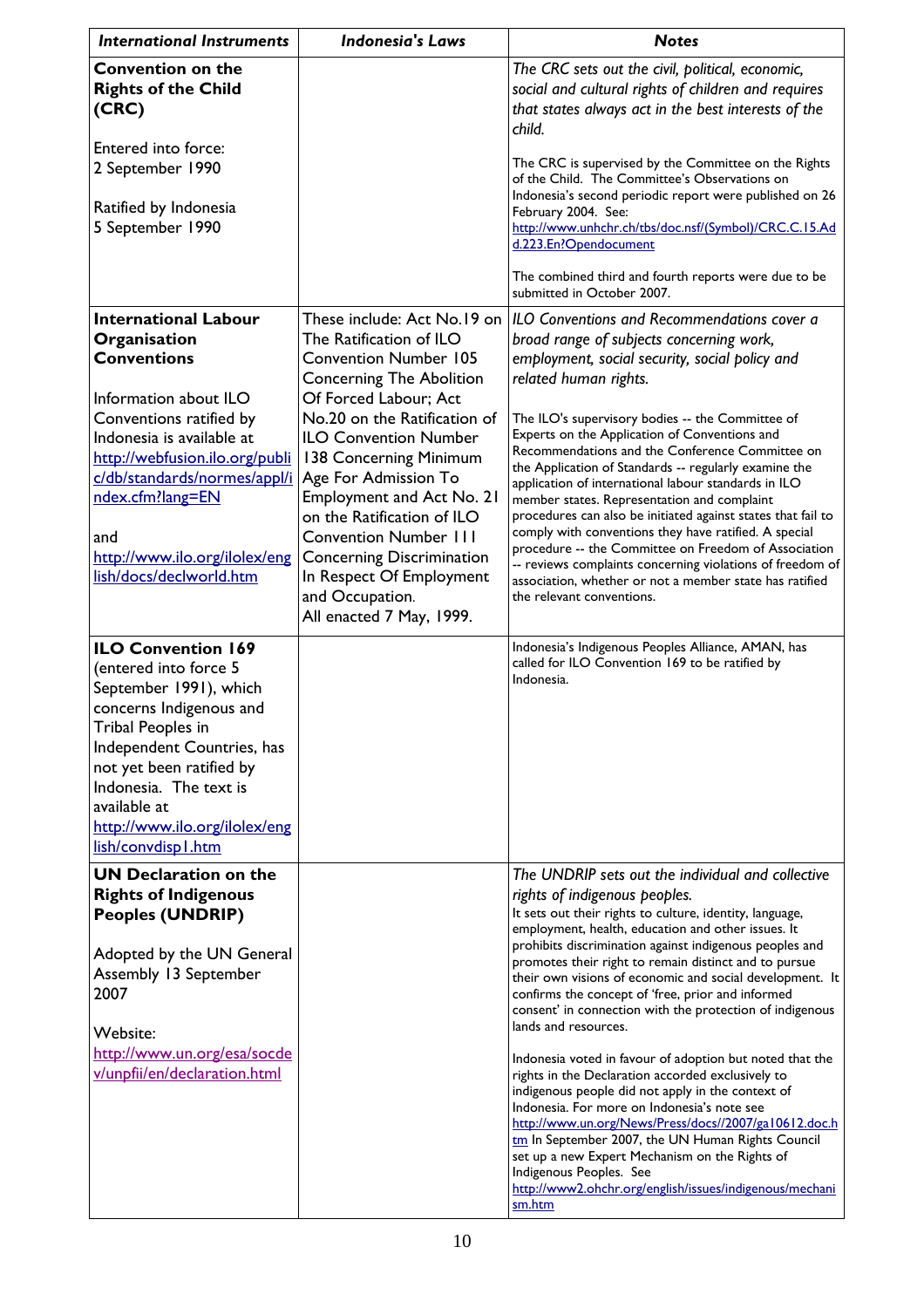# **Other useful online sources of information on international instruments and the rights of indigenous peoples:**

UN Guide for Indigenous Peoples: http://www2.ohchr.org/english/issues/indigenous/guide.htm Indonesian version of the above produced by AMAN and DTE: http://dte.gn.apc.org/AMAN/publikasi/unip.html

Indonesian Center for Environmental Law: http://www.icel.or.id/

A Guide to Indigenous Women's Rights under the International Convention on the Elimination of All Forms of Discrimination Against Women, Dr Ellen-Rose Kambel, FPP, January 2004: http://www.forestpeoples.org/documents/law\_hr/bases/cedaw\_base.shtml

Tebtebba: http://www.tebtebba.org/index.php?option=com\_content&view=article&id=2&Itemid=18

UN Permanent Forum on Indigenous Issues: http://www.un.org/esa/socdev/unpfii/

Forest Peoples Programme, NGO submission to CERD 2007 http://www.forestpeoples.org/documents/asia\_pacific/indonesia\_cerd\_july07\_eng.pdf and 2009 http://www.forestpeoples.org/documents/law\_hr/cerd\_indonesia\_urgent\_action\_jul09\_eng.pdf & CERD response http://www.forestpeoples.org/documents/asia\_pacific/indonesia\_cerd\_response\_urgent\_action\_sept09\_eng. pdf

# **Participation and freedom of information**

Best policy and practice in relation to the environment, sustainable development, climate change and human rights cannot be achieved without public participation and public access to relevant information. This is clearly stated in Principle 10 of the Rio Declaration:

*Environmental issues are best handled with participation of all concerned citizens, at the relevant level. At the national level, each individual shall have appropriate access to information concerning the environment that is held by public authorities, including information on hazardous materials and activities in their communities, and the opportunity to participate in decision-making processes. States shall facilitate and encourage public awareness and participation by making information widely available. Effective access to judicial and administrative proceedings, including redress and remedy, shall be provided.* 

The principle is fundamental to environmental democracy. Ten years after the Rio Summit, a global platform named Partnership for Principle 10 (PP10) was launched at the World Summit for Sustainable Development (WSSD) in Johannesburg in August 20026. Partners of PP10 are governments, international institutions, and non-governmental organizations7. Indonesia was accepted as partner in April 2006. As of March 2009, it was still the only Asian State participating. The four partners under the international organisations category are the World Conservation Union (IUCN), the UN Development Program (UNDP), the UN Environment Program (UNEP)and the World Bank. Under the NGO category, Indonesia is represented by the Indonesian Center for Environmental Law (ICEL).

6. See http://www.pp10.org

<sup>7.</sup> Listed at http://www.pp10.org/index.php?option=com\_content&view=category&layout=blog&id=55&Itemid=89

<sup>8.</sup> As stated on http://www.pp10.org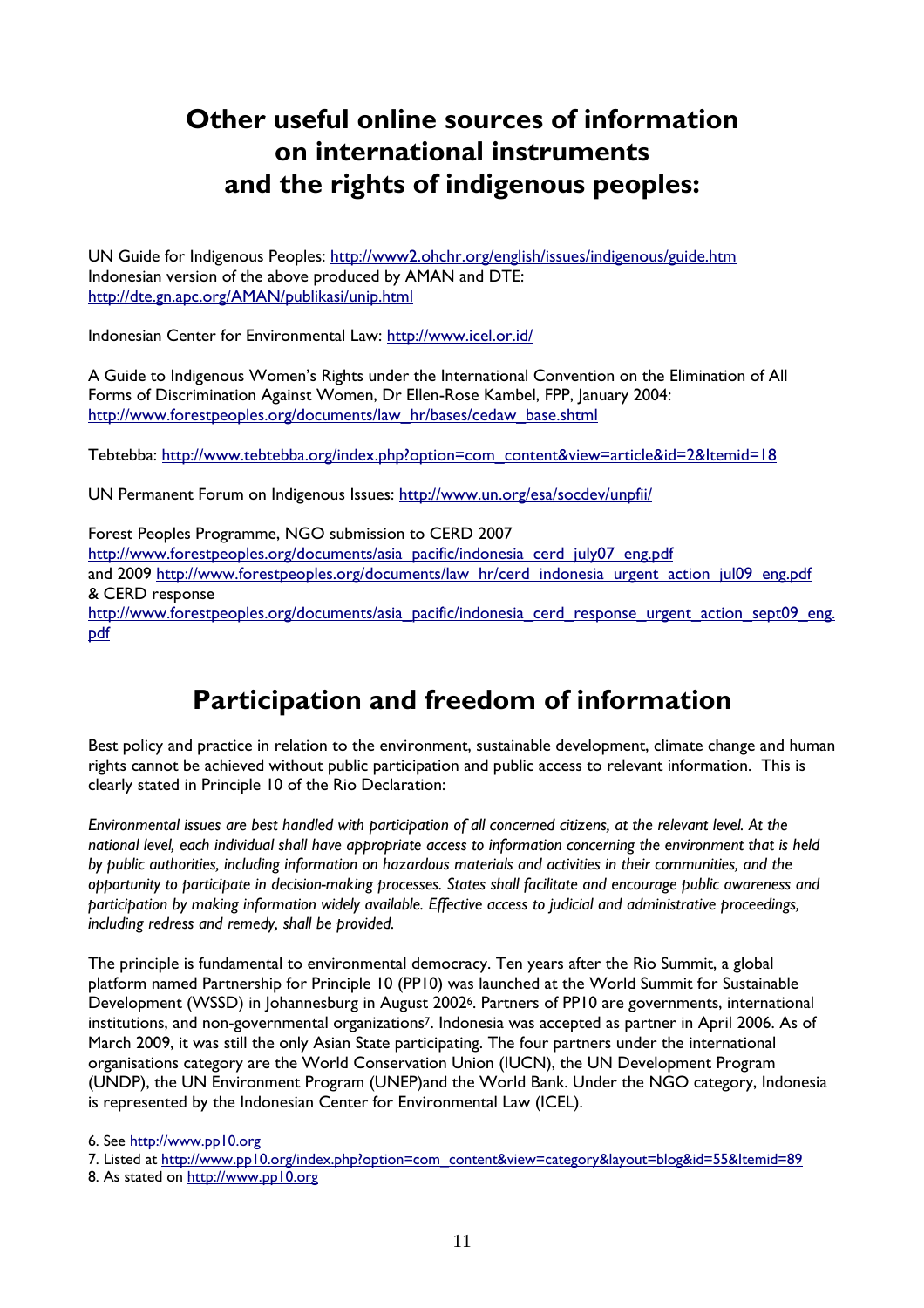This group works through a set of strategies to ensure the fulfilment of commitments made in the Rio Declaration and the WSSD Plan of Implementation. Their strategies are<sup>8</sup>:

**Serving as an Accountability Mechanism** -- by ensuring peer-review of the partners' commitments, and by providing information about the specific commitments and the partners' progress toward achieving them.

**Mobilizing Financial Resources** – by focusing on "matchmaking" among the commitments of different partners, and by ensuring that appropriate bilateral connections between potential donors and potential recipients are made.

**Serving as a Learning Mechanism** -- by documenting and exchanging emerging knowledge and best practice in the implementation of Principle 10.

**Expanding the Partnership** – by PP10's membership to establish its global scope, and to aid in mobilizing resources.

Upon joining, partners are asked to set specific commitments. The government of Indonesia, represented by the Environment Ministry, set five commitments:

- to increase attempts to disseminate information by using various media such as internet and printed publications.
- to increase public involvement in the environmental impact asessment (EIA) process by, amongst other things, evaluating its implementation. The ministry has admitted that this is been long overdue.
- to increase management of public complaints, which involves monitoring and enforcement of the Environment Minister Decree No 19 of 2004 about Guidelines for management of public complaints on environmental cases.
- to promote public participation in the drafting of local environmental regulations by providing guidelines. This work has been carried out in partnership with ICEL.
- to strengthen the environmental law framework by, amongst other things, integrating Principle 10 into the revision of the Environmental Management Act.

The commitments are required to be measurable and time bound.

## **Indonesia's Freedom of Information Act**

The right to access information is a fundamental human right. At the international level, it is recognised by the Universal Declaration on Human Rights and the International Covenant on Civil and Political Rights. The right to access environmental information in Indonesia is guaranteed under the Constitution, Act No 39 of 1999 on Human Rights (Article 14), Act No 23 of 1997 on Environmental Management (Article 5 and 10 (h)) and by Act No 14 of 2008 concerning the transparency of public information. ICEL has been part of the NGO coalition which pushed for the drafting of this Freedom of Information Act. Extracts from the Act are set out in Annex 4.

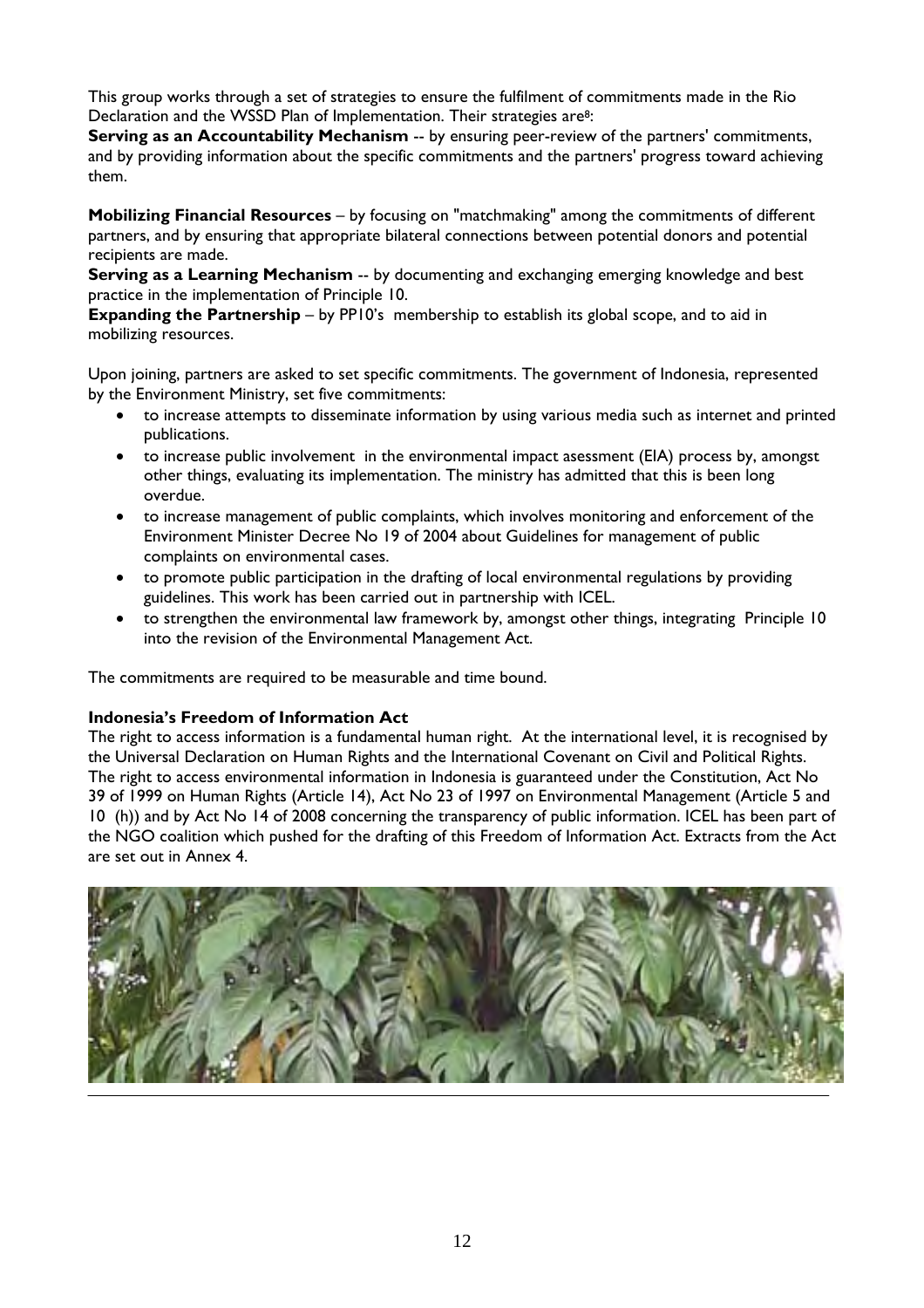# **Annex 1**

# **Key provisions of Act 24/2000 on International Treaties**

## **Article 10**

Ratification of international treaties is stipulated by law on the following matters: a. politics, peace, defense and national security

- b. the occurrence of change or establishment of country new demarcation
- c. sovereignty
- d. human rights and environment
- e. the occurrence of new principle of law
- f. international or foreign loan and/or grant.

## **Article 11**

Matters other than the above are stipulated by presidential decree.

#### **Article 16 (1)**: **Amendments**

Amendments to international treaties by the Government of Indonesia should be based on the agreement of the parties involved in the treaty

#### **Article 18: Termination**

An international treaty is terminated when:

a. there is agreement to terminate the treaty between the parties involved according to the agreed procedure

- b. the aims of treaty have been achieved
- c. there is occurrence of fundamental change which affects the implementation of the treaty
- d. a party has failed to carry out or has breached the stipulations of the treaty
- e. a new treaty is agreed to replace the old treaty
- f. there is occurrence of new norms under international law
- g. the object of treaty disappears
- i. the treaty is undermining national interest.

# **Annex 2**

# **Selected provisions of the Convention on Biological Diversity applicable to indigenous peoples**

## **Article 8(j)**

Each Contracting Party shall, as far as possible and as appropriate:

Subject to its national legislation, respect, preserve and maintain knowledge, innovations and practices of indigenous and local communities embodying traditional lifestyles relevant for the conservation and sustainable use of biological diversity and promote their wider application with the approval and involvement of the holders of such knowledge, innovations and practices and encourage the equitable sharing of the benefits arising from the utilization of such knowledge, innovations and practices

#### **Article 10(c)**

Each Contracting Party shall, as far as possible and as appropriate: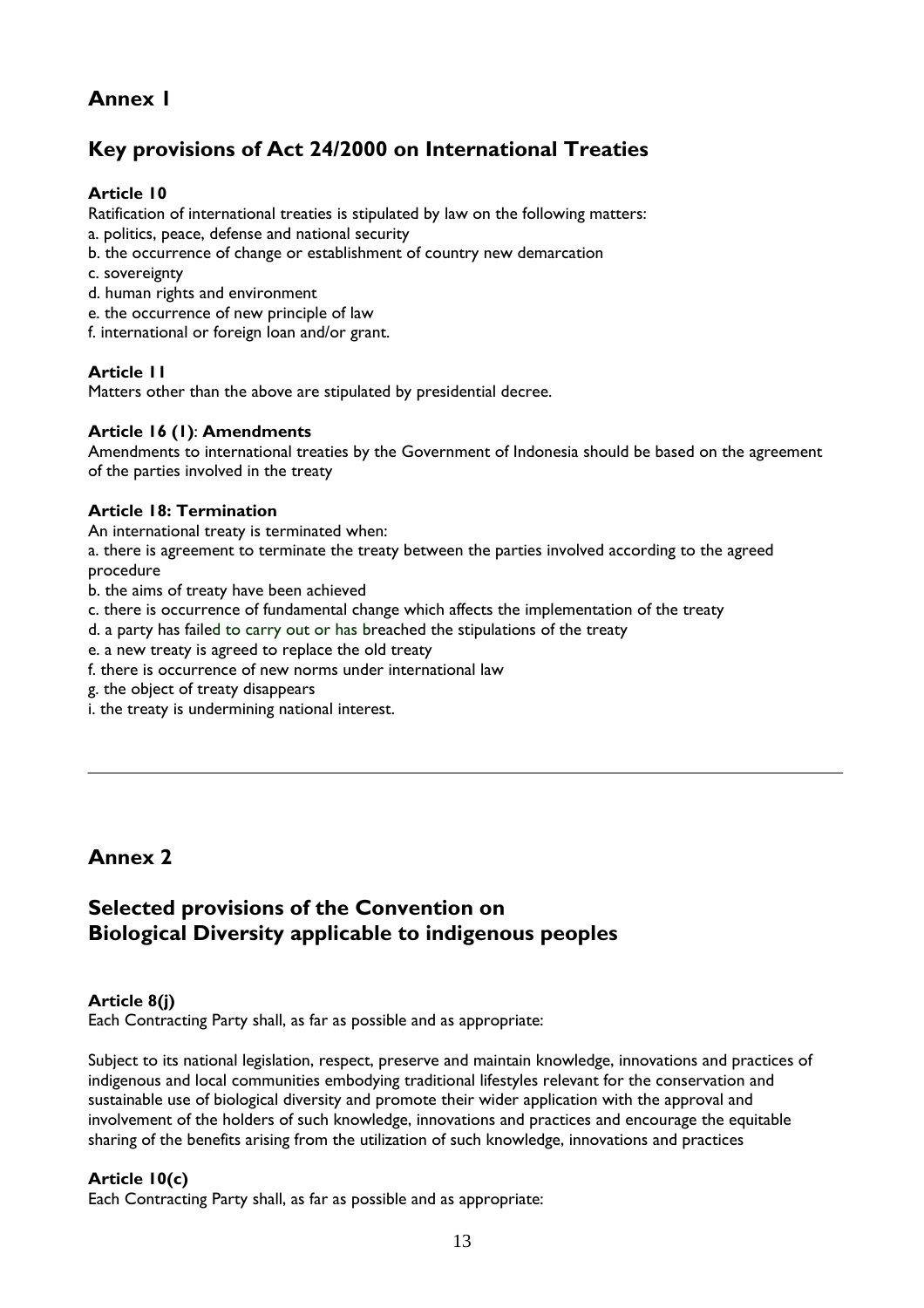Support local populations to develop and implement remedial action in degraded areas where biological diversity has been reduced

## **Article 17**

1. The Contracting Parties shall facilitate the exchange of information, from all publicly available sources, relevant to the conservation and sustainable use of biological diversity, taking into account the special needs of developing countries.

2. Such exchange of information shall include exchange of results of technical, scientific and socio-economic research, as well as information on training and surveying programmes, specialized knowledge, indigenous and traditional knowledge as such and in combination with the technologies referred to in Article 16, paragraph 1. It shall also, where feasible, include repatriation of information.

#### **Article 18.4**

The Contracting Parties shall, in accordance with national legislation and policies, encourage and develop methods of cooperation for the development and use of technologies, including indigenous and traditional technologies, in pursuance of the objectives of this Convention. For this purpose, the Contracting Parties shall also promote cooperation in the training of personnel and exchange of experts.

# **Annex 3**

# **Declaration made by Indonesia on its accession to the ECOSOC Covenant and the ICCPR**

"With reference to Article 1 of the International Covenant on Economic, Social and Cultural Rights [the International Covenant on Civil and Political Rights], the Government of [the] Republic of Indonesia declares that, consistent with the Declaration on the Granting of Independence to Colonial Countries and Peoples, and the Declaration on Principles of International Law concerning Friendly Relations and Cooperation among States, and the relevant paragraph of the Vienna Declaration and Program of Action of 1993, the words "the right of self-determination" appearing in this article do not apply to a section of people within a sovereign independent state and can not be construed as authorizing or encouraging any action which would dismember or impair, totally or in part, the territorial integrity or political unity of sovereign and independent states."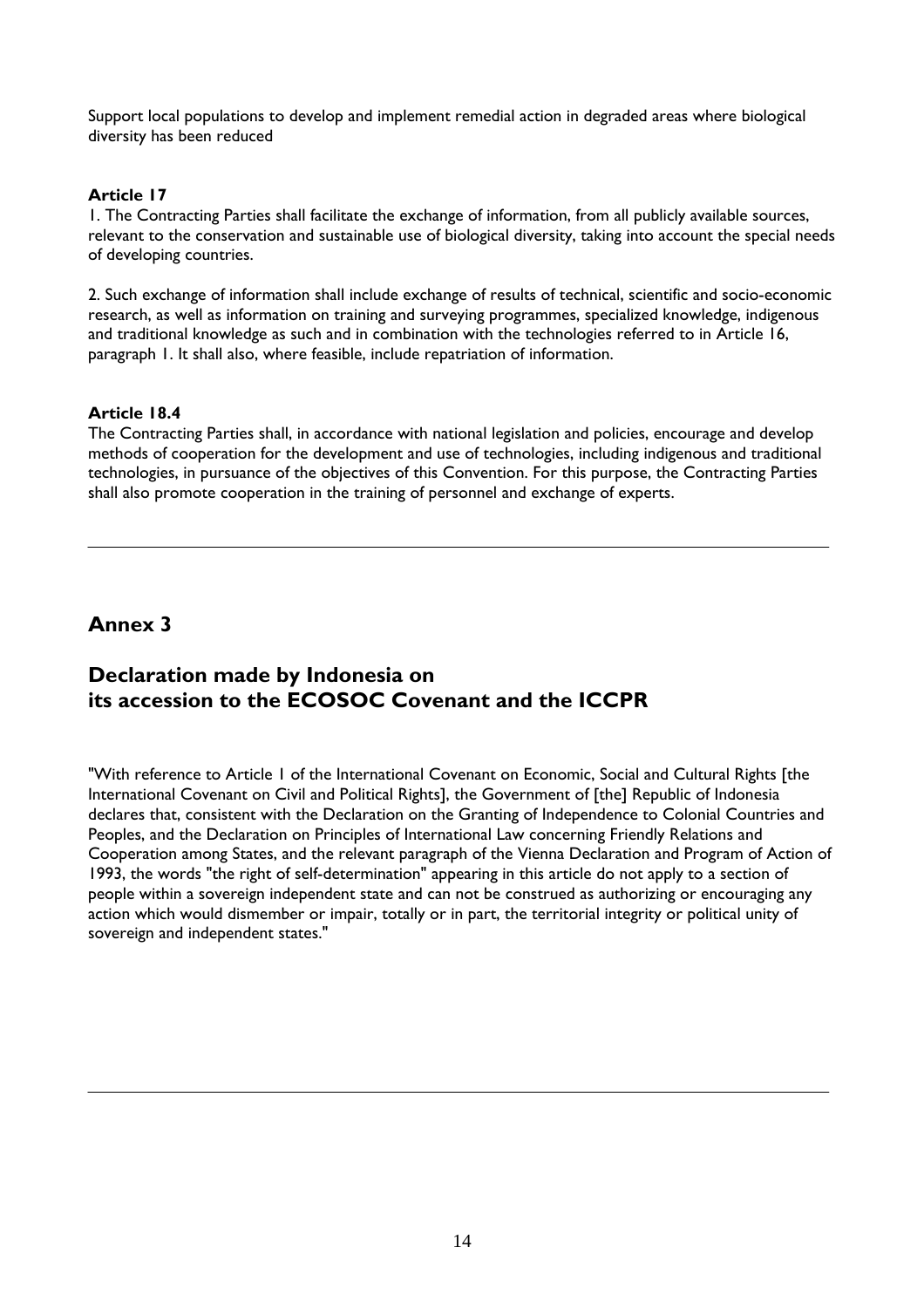# **Annex 4**

# **Extracts from Act No 14 of 2008 on the transparency of public information**

The Act was signed and enacted on 30 April 2008 and will enter into force on 30 April 2010.

It is divided into 14 chapters with 64 articles.

Chapter I (Article 1): General provisions

Chapter II (Articles 2 - 3): Principles and purposes

Chapter III (Articles 4 - 8): Rights and obligations of the applicants and the users of public information and rights and obligations of public agencies

Chapter IV (Articles 9 - 16 ): Obligatory information to be made available and promulgated

Chapter V (Articles 17 - 20): Exempted information

Chapter VI (Articles 21 - 22 ): Mechanism to acquire information

Chapter VII (Articles 23 - 34): The Commission of Information

Chapter VIII (Articles 35 - 39): Objections and conflict resolution through the Commission of Information

Chapter IX (Articles 40 - 46 ): Law of procedure of the Commission of Information

Chapter X (Articles 47 - 50): Court cases and appeals

Chapter XI (Articles 51 - 57): Criminal charge

Chapter XII (Article 58): Stipulation for miscellaneous matters

Chapter XIII (Articles 59 - 62): Stipulation for transitional matters

Chapter XIV (Articles 63 & 64): Stipulation for conclusion

## **Article 2**

(1) All public information is open and accessible to the public.

) Exempted public information is restricted and limited.

(3) All public information should be acquired by the applicants by quick and punctual, cheap and simple/uncomplicated means.

(4) Exempted public information is State secret in accordance to law, decency and public interest. The decision for exemption is based upon examination of the potential consequences.

## **Article 3**

The purpose of the Act is to:

a. guarantee the rights of citizens to know about any plan to make public policy, public policy programmes, public decision-making processes, and the reasons why decisions are made

b. encourage public participation in the public decision-making processes

c. promote people's active participation in public decision-making and in the good governance of public agencies

d. bring about good governance that is transparent, effective and efficient, accountable and responsible e. provide reasons for public policies that affect the public interest.

f. promote knowledge and science and educate people

g. improve the management and delivery of information provided by public agencies/bodies and achieve a high quality information service.

## **Article 6: Rights of public agencies**

(1) Public agencies may refuse to disclose exempted information in accordance with the prevailing laws and regulations.

2) Public agencies assert the right to refuse to provide public information when it is not in accordance with the prevailing laws and regulations